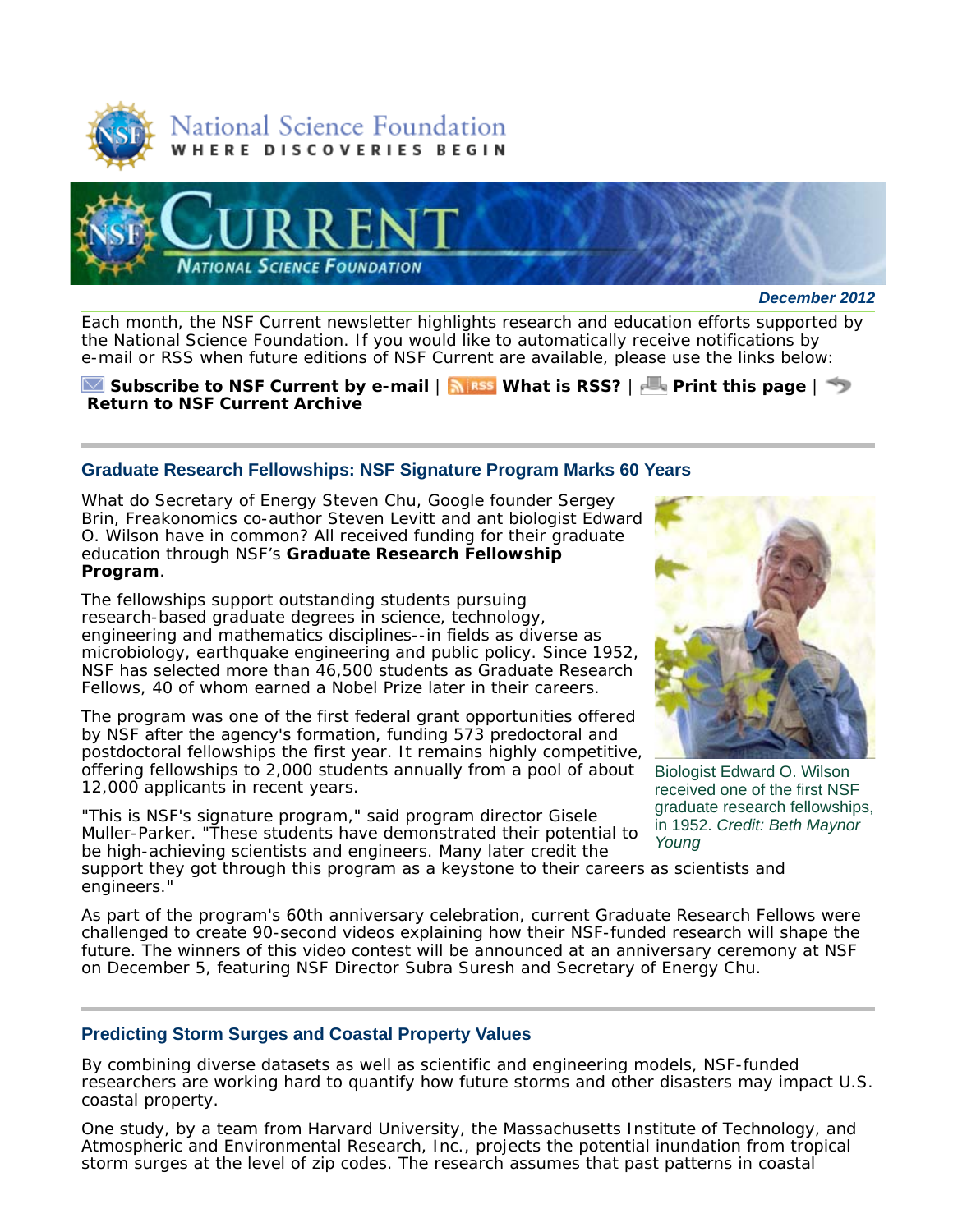sea-level change will continue over the coming decades. Learn more **here**.

Another research group, at Florida International University, developed tools for quantifying the effects of a disaster on property values--while studying the effect of the Deep Water Horizon oil spill in the Gulf of Mexico. The team analyzed massive datasets on property sales and geographical locations to find patterns of potential significance.

Although the team's model was motivated by the oil spill, it can be applied to natural disasters. To test the model, the researchers studied the effects of Hurricanes Andrew (1992) and Wilma (2005) in Miami-Dade County, successfully identifying the geographical regions where property values declined. Learn more **here**.



Tropical storm surge risk for Florida in 2030. *Credit: Ross Hoffman, AER*

# **Mississippi River Diversion Helped Rebuild Wetlands**

The Mississippi River flood in the late spring of 2011 took lives and set records for damage to homes and crops. However, the flood also helped rebuild Louisiana wetlands, scientists report.

The U.S. Army Corps of Engineers took action to reduce the potential destruction from record levels of rainfall in the Mississippi River watershed by opening the Morganza Spillway. The controversial decision involved the deliberate flooding of 12,000 square kilometers (4,633 square miles) in rural Louisiana. The opening of the flood-control structure diverted water into the Atchafalaya River Basin and provided a large-scale experiment in how periodic natural flooding rebuilds marshes and other ecologically valuable wetlands.

An **international team** that included several NSF-funded scientists analyzed the effect of sediment, usually held back by the levee system, that was deposited in the Mississippi Delta during the diversion. The analysis may help scientists and engineers develop ways of altering the levee system to restore some of the river's natural wetland-building capacity.

The **National Center for Earth-Surface Dynamics**, an NSF **Science and Technology Center**, was among the institutions participating in the study.

## **Profile: A Computer Scientist Who Studies Emotion**

Rosalind Picard develops technologies for recognizing and responding to human emotion, or "affective" technologies. They can be applied to creating intelligent machines and to helping people who face challenges processing emotional information, including people with autism or limited vision.

**Picard**, an NSF-funded electrical engineer and computer scientist at the Massachusetts Institute of Technology Media Lab, is widely acknowledged for advancing the field of affective computing.

As she and her team members struggled to teach computers how to recognize digital bits related to emotion, she learned from the human brain and visual and auditory systems. The neurological functions associated with memory, attention and emotion especially intrigued her.



Computer Scientist Rosalind Picard. *Credit: Sunaina Rajani, NSF*

At first, Picard hesitated to move into research on emotion. As she read more about neuroscience and psychology, however, she realized that understanding emotion was critical in studying intelligent thinking, rational decision-making, perception--and almost every other area involved in artificial intelligence.



Water flowing from the Morganza Spillway in May 2011. *Credit: Jennifer LaVista, US Geological Survey*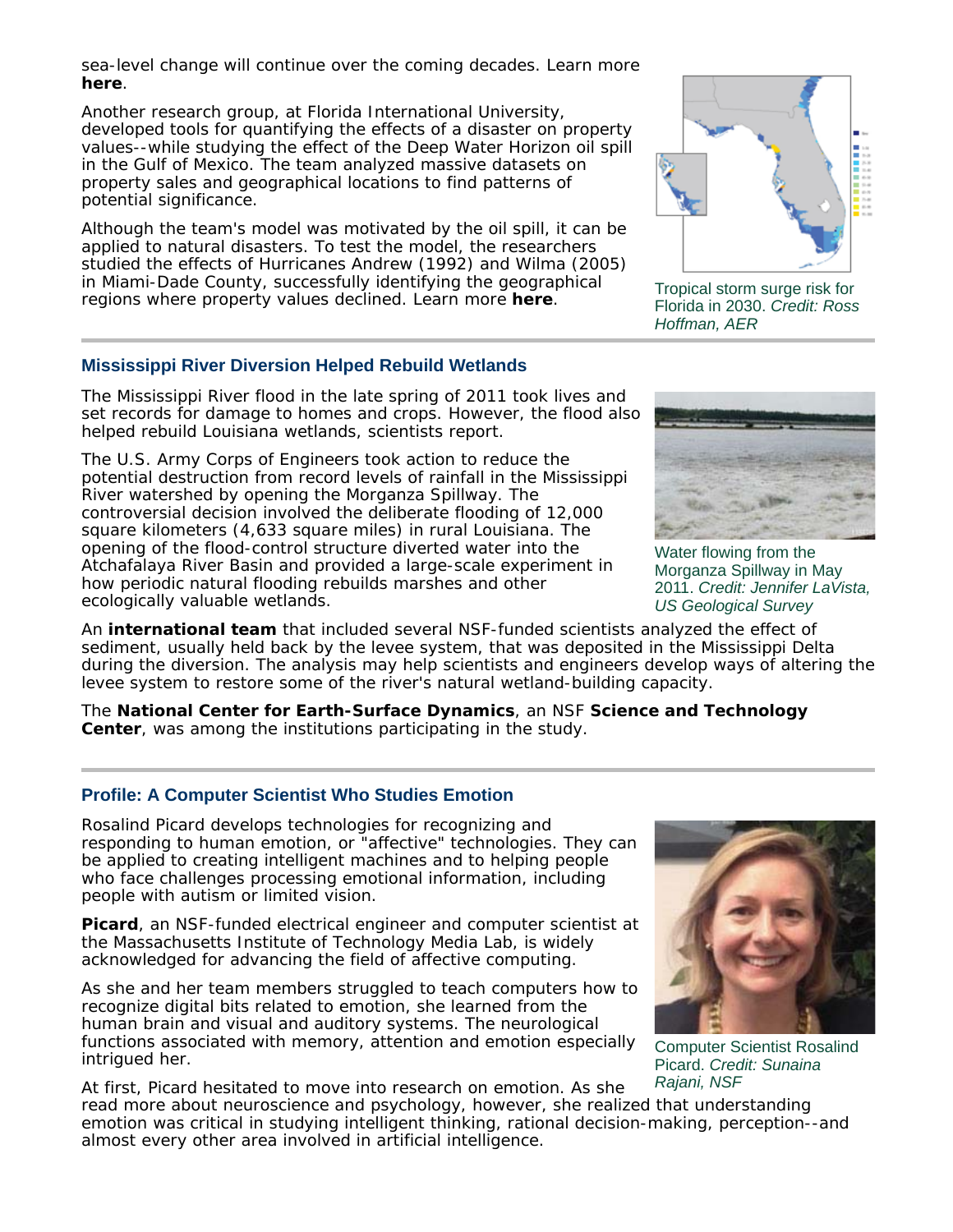Since then, her team has developed Affdex and the Q Sensor and, with support from an NSF Small Business Innovation Research grant, founded the startup company **Affectiva** to market them.

Affdex is a technology that allows a computer with a webcam to identify and measure emotional states, such as pleasure and attention, from facial expressions. With these data, marketers can analyze consumer response to products or media. For example, Affdex graphs viewers' peak attention as they watch a commercial, allowing an advertiser to revise ads to be more effective.

The Q Sensor is a wireless, wearable biosensor that measures emotional arousal via skin conductance, a form of electrodermal activity that increases during states of anxiety, attention and excitement and reduces during states of relaxation and boredom.

Picard is thrilled to be a woman in science. She feels that women's ways of thinking and feeling contribute enormous value largely because they are different from men's perspectives. The more differences, she says, the more value to science--a field which always needs multiple perspectives to advance.

# **Email "Vacations" Reduce Stress, Improve Concentration**

Being cut off from work email significantly reduces stress and allows employees to focus better, according to a study supported by NSF and the U.S. Army.

Researchers at the University of California-Irvine, using heart rate monitors and software-tracking sensors, determined that workers who read email changed computer screens twice as often and remained in "high alert" states, with more constant heart rates.

People cut off from email for five days experienced less stress and more natural, variable heart rates. The latter also reported a greater ability to do their jobs and stay on task. Read more **here**.

# **Why We Need Insects--Even "Pesky" Ones**

Many people would probably love to get rid of insects such as pesky mosquitoes, ants and cockroaches. But researchers have found that getting rid of insects could trigger unwelcome ecological consequences, such as the rapid loss of desired traits in plants- including their good taste and high yields.

A recent NSF-funded study, led by Anurag Agrawal of Cornell University, showed that evening primroses grown in insecticidetreated plots lost, through evolution, the defensive traits that helped protect them from plant-eating moths. What's more, the plants did so quickly--in only three or four generations.

The findings indicate that efforts to breed pest-resistant crops could pose substantial trade-offs. As Agrawal explains, the traits plants

develop to defend against insects, such as the bitter taste of some fruits, are sometimes the traits that make the plants desirable. Learn more from this **press release** and **podcast**.

## **National Science Foundation in the News**

**Science is the Key to Growth** (*New York Times*) - Former NSF Director Neal Lane cites the importance of federal investments in science to economic growth.

**High Anxiety: How Worrying About Math Hurts Your Brain** (*TIME*) - Research by Illinois





*Credit: NSF*





plants). *Credit: Anurag Agrawal.*